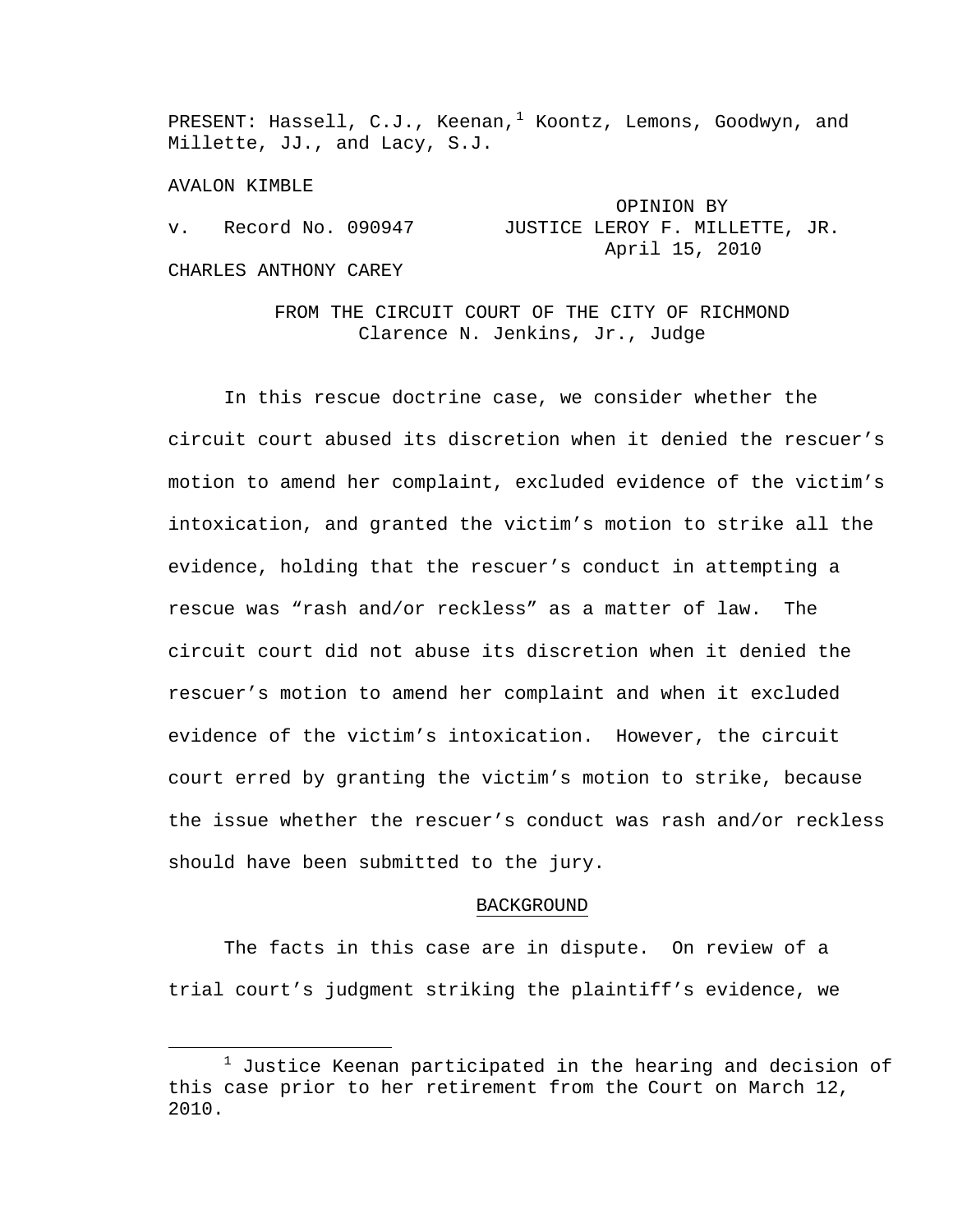consider the facts in the light most favorable to the plaintiff below, Avalon O. Kimble, and draw all fair inferences from those facts.[2](#page-1-0) Rascher v. Friend, 279 Va. 370, 373, 689 S.E.2d 661, 663 (2010); Green v. Ingram, 269 Va. 281, 290, 608 S.E.2d 917, 922 (2005).

Evidence presented at trial established that on September 25, 2006, Charles A. Carey struck a construction truck in the rear while Carey was traveling westbound on Interstate 64 in Henrico County on a very dark night. As a result of the collision, Carey was trapped in his vehicle, "which had caught on fire."

On the night of the accident, Kimble was also driving on Interstate 64, but in an eastbound direction, and drove onto the shoulder of the highway when she saw Carey's car on fire. Kimble parked her car one hundred yards past the collision site and on the opposite side of the highway. Kimble observed Carey slumped over in his car when she crossed the highway to assist him. While Kimble was in the middle of the left eastbound lane, with her hands in the air, she was struck by a car driven by Michael J. Preusser. $3$  Preusser was traveling on the highway at

<span id="page-1-0"></span> $\begin{array}{c|c}\n\hline\n\end{array}$  $2$  Plaintiff became married prior to trial. We will refer to her throughout this opinion using her name as of the time she was injured, which is the same name she used when filing her complaint.

<span id="page-1-1"></span><sup>&</sup>lt;sup>3</sup> Kimble filed suit against Carey and Preusser, and later nonsuited her claims against Preusser.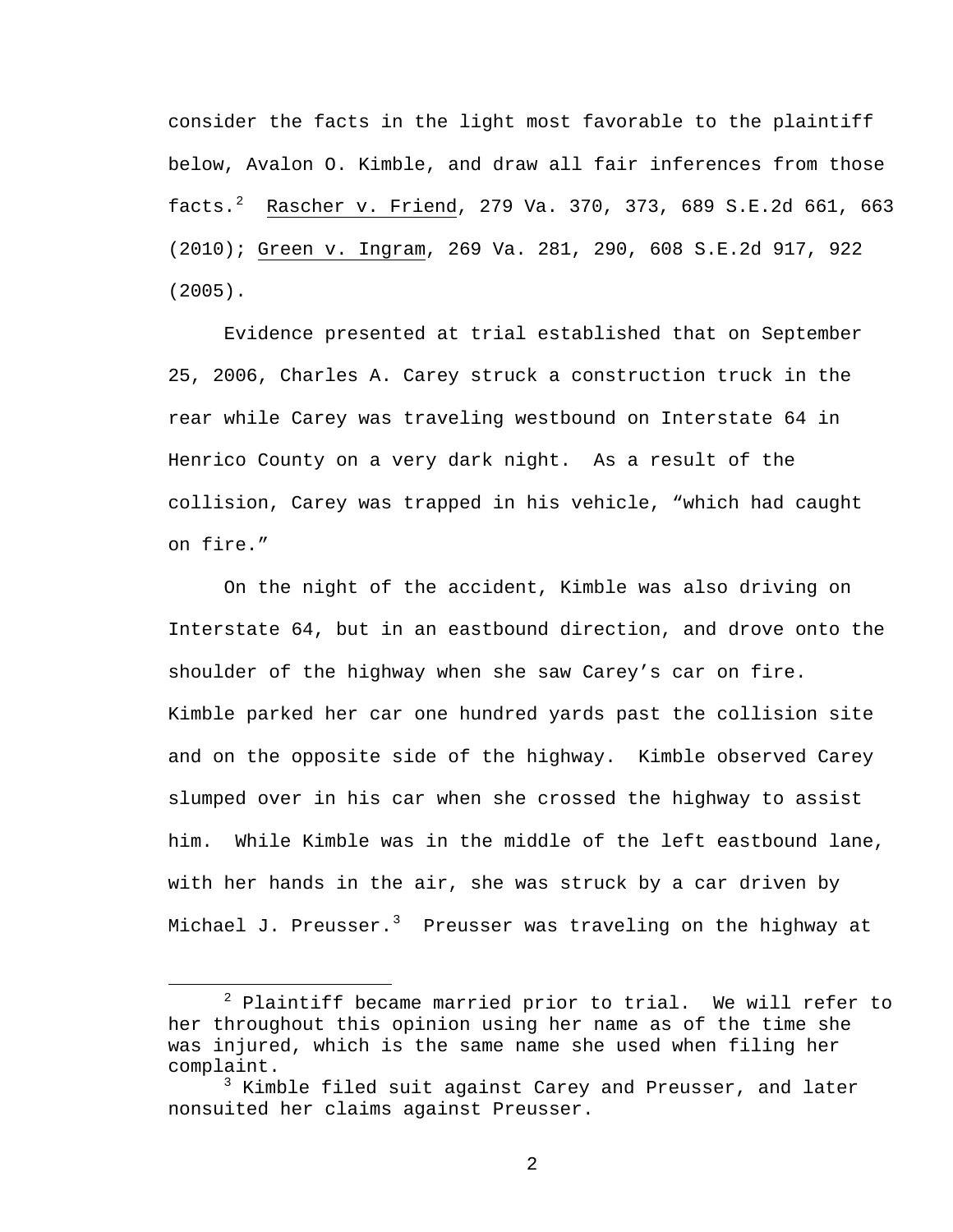65 miles per hour, and testified that he could not see Kimble until immediately before his car struck her. According to Master Trooper W. H. Napper of the Virginia State Police, who investigated Kimble's accident, it was so dark outside "you [could not] see your hand in front of your face."

 Kimble filed a complaint against Carey, alleging that "Carey's negligence created a dangerous circumstance[] and but for . . . Carey's negligence [Kimble] would not have been caused to render emergency assistance," and that Carey's negligence was a direct and proximate cause of Kimble's injuries.

At the time of the accident, Carey's blood alcohol level was 0.15, which is above the legal limit in Virginia. Code § 18.2-266; Code § 46.2-341.27. Carey was charged with driving while under the influence of alcohol and pled guilty to that offense in the general district court. Upon learning of Carey's blood alcohol level at the time of his collision with the construction truck, Kimble filed a motion for leave to file an amended complaint. Kimble's proposed amended complaint included a count alleging willful or wanton conduct by Carey and sought punitive damages.[4](#page-2-0)

<span id="page-2-0"></span> $\overline{\phantom{a}}$  $4$  Kimble also filed a proposed second amended complaint, in which she reduced the compensatory and punitive damages sought.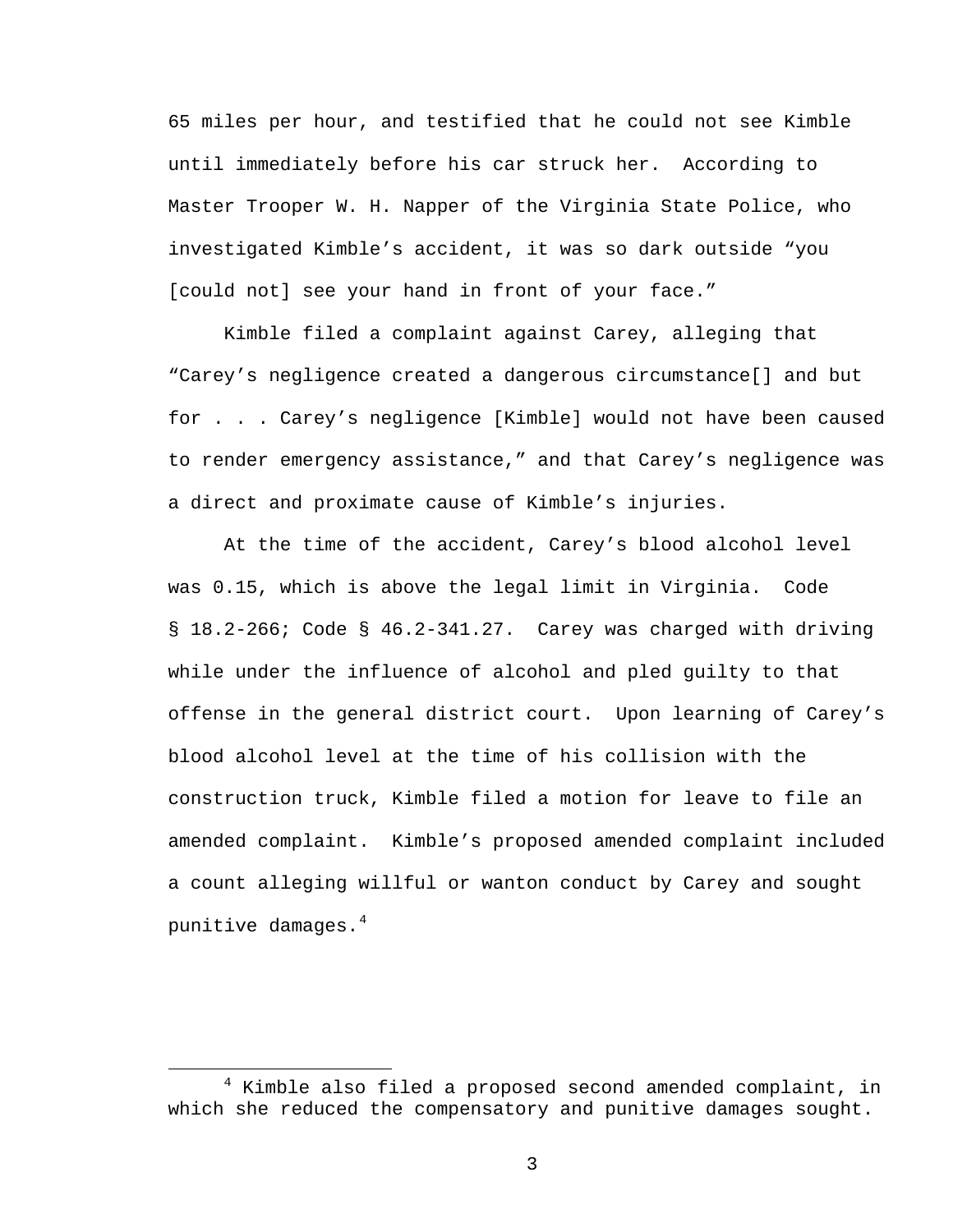Following a pretrial hearing,<sup>[5](#page-3-0)</sup> the circuit court issued a letter opinion denying Kimble's motion for leave to file an amended complaint, holding that because the parties agreed that the rescue doctrine was implicated, all of the facts of Carey's conduct that brought him into peril before Kimble initiated a rescue were not material or relevant. The circuit court also held that, because the parties "seem[ed] to agree" that Carey was negligent, the focus of the analysis shifted to whether Kimble was contributorily negligent under the rescue doctrine.

Kimble filed a motion for reconsideration, which the circuit court denied in a letter opinion. The circuit court held that the degree of Carey's negligence that put him into peril was immaterial and irrelevant because Carey's negligent acts were not directed at Kimble and "the case is about injury [Kimble] is said to have received after the rescue attempt began."

 At the outset of the jury trial, the circuit court reiterated its ruling that evidence relating to the circumstances that put Carey in a position of peril was immaterial, and that evidence of "Carey's conduct prior to and

<span id="page-3-0"></span><sup>5</sup>  $5$  Judge Melvin R. Hughes, Jr. presided over the pretrial hearing and issued both the letter opinion denying Kimble's motion for leave to file an amended complaint and her motion for reconsideration.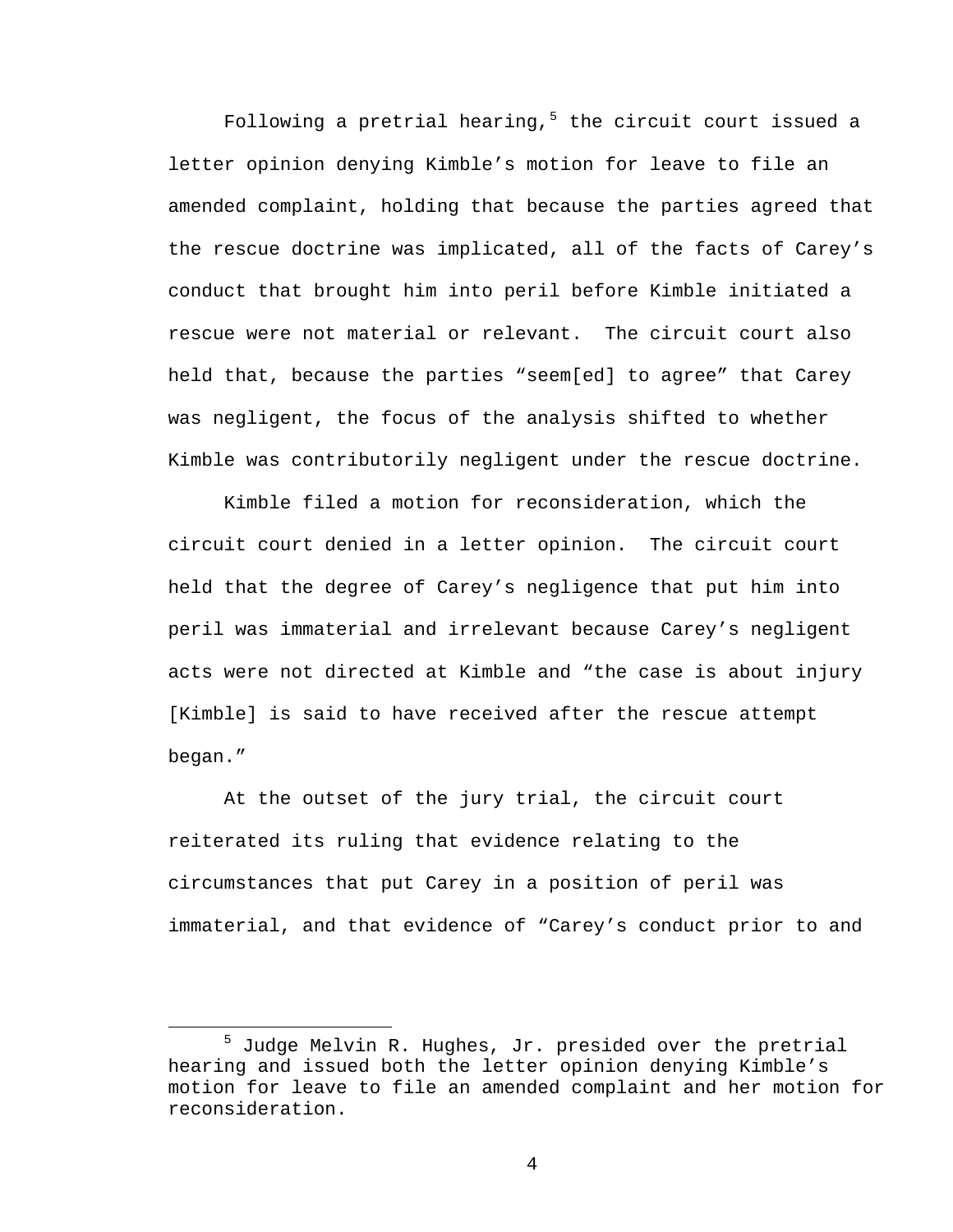about the collision" with the construction truck, including evidence of Carey's intoxication, would be excluded.

At the conclusion of Kimble's case, Carey moved to strike the evidence. Carey asserted three grounds in support of his motion to strike: (1) the evidence did not support the application of the rescue doctrine; (2) Kimble did not establish a prima facie case of negligence against Carey; and (3) Kimble was contributorily negligent as a matter of law because she recklessly endangered her own life by crossing the highway. The court took Carey's motion to strike under advisement.

 Carey then presented his case in defense of Kimble's claims, and Kimble presented rebuttal evidence. After the conclusion of all the evidence, Carey renewed his motion to strike on the same grounds. The circuit court found sufficient evidence for Kimble to proceed against Carey under the rescue doctrine. The circuit court further determined that "there's no question as to whether [Kimble] was contributorily negligent," and that "[t]he only issue is does [Kimble's conduct] rise to recklessness or rash[ness] based upon this [rescue] doctrine."

The circuit court held that Kimble was negligent as a matter of law, because "the attempt that [Kimble] made was done so recklessly and/or rashly" that reasonable minds could not differ. Kimble noted her exception to the court's rejection of her argument that it was a jury question whether Kimble acted in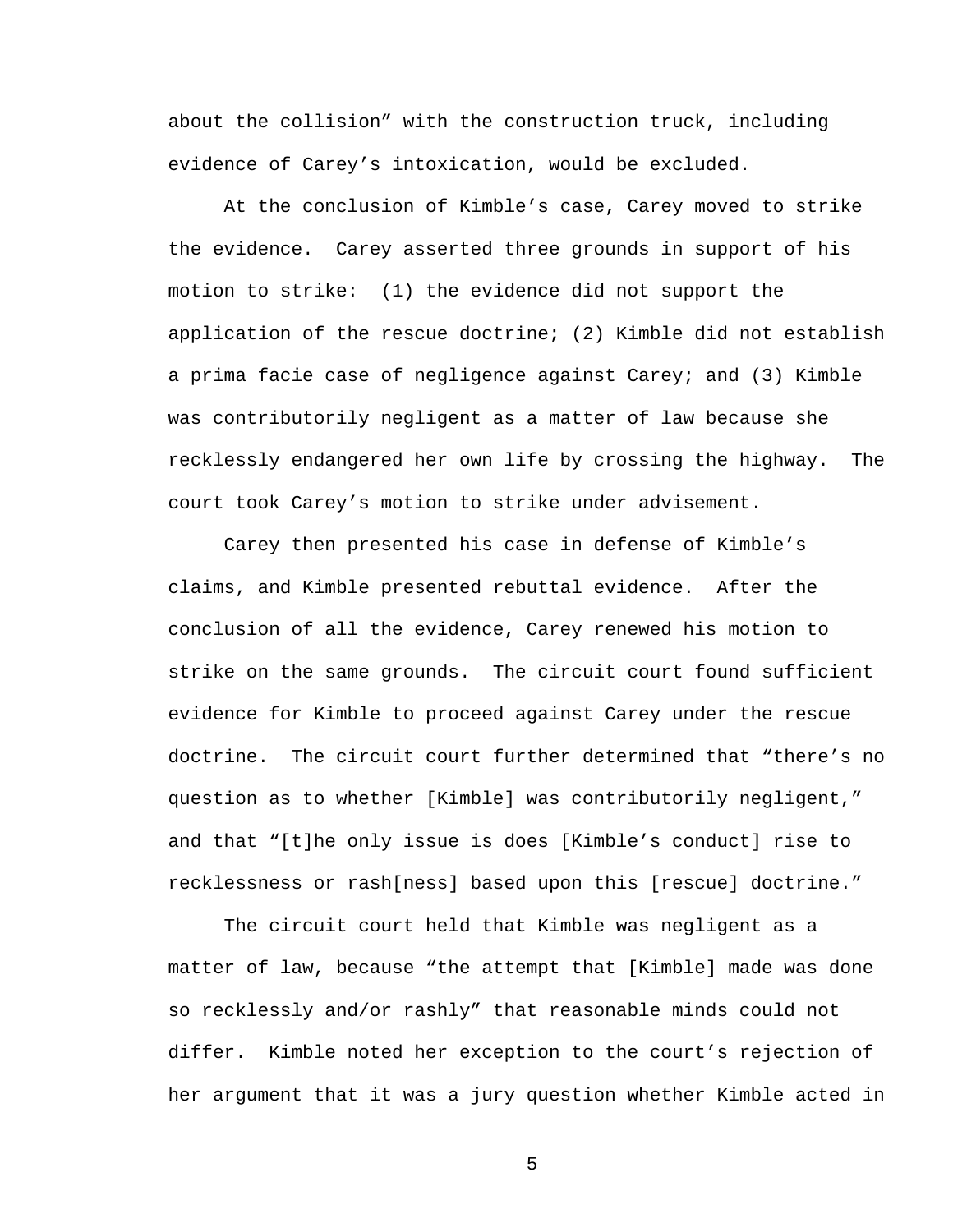a rash or reckless manner. Kimble's appeal to this Court followed.

### DISCUSSION

On appeal, Kimble assigns error to the circuit court's rulings: (1) denying her motion to amend her complaint to allege willful or wanton conduct by Carey; (2) excluding evidence of Carey's intoxication at trial; and (3) sustaining Carey's motion to strike Kimble's evidence. We will address the first two assignments of error together, as they relate to the evidence of Carey's intoxication and Kimble's argument that the degree of Carey's intoxication and negligence was material and relevant.

## 1. Rescue Doctrine

In order to address the relevance of Carey's intoxication as it pertains to the level of care exhibited by Kimble in her attempt to assist Carey, we must first consider the elements of the rescue doctrine. The rescue doctrine, sometimes referred to as the humanitarian doctrine, rests on the premise that

[p]ersons are held justified in assuming greater risks in the protection of human life than would be sustained under other circumstances. Sentiments of humanity applaud the act, the law commends it, and, if not extremely rash and reckless, awards the rescuer redress for injuries received, without weighing with technical precision the rules of contributory negligence or assumption of risk.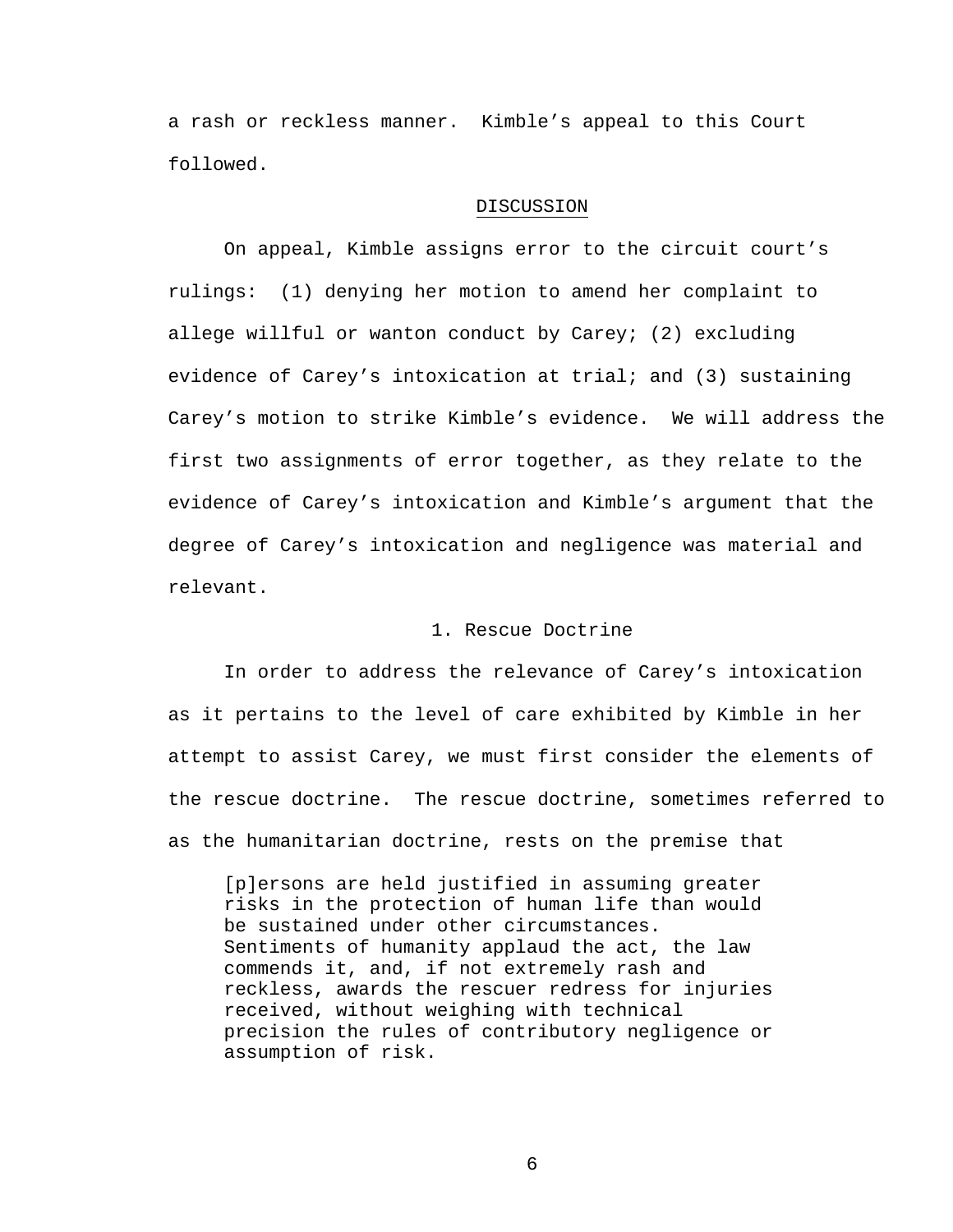Commonwealth v. Millsaps, 232 Va. 502, 504, 507, 352 S.E.2d 311, 311-12, 313-14 (1987) (quoting Southern Ry. Co. v. Baptist, 114 Va. 723, 727-28, 77 S.E. 477, 479 (1913)).

We have consistently held that while it is commendable to attempt to rescue a fellow human being, the rescuer cannot recover for injuries sustained during the rescue attempt if the rescuer has acted rashly or recklessly in disregard of his or her own safety.

[A] rescuer is justified in exposing himself [or herself] to danger, in a manner that would deprive him [or her] of a recovery for his [or her] injuries under other circumstances, if the peril threatening the victim is imminent and real, not merely imaginary or speculative, and the rescuer has not rashly or recklessly disregarded all consideration for his [or her] own safety.

Lassiter, 235 Va. at 277, 368 S.E.2d at 260 (emphasis added).

 Most of the cases in our jurisprudence are based upon the branch of the rescue doctrine concerning suits brought by the rescuer against a third-party whose negligence placed a victim in a situation of imminent peril and the rescuer is injured by the third-party during the rescue attempt. See, e.g., Millsaps, 232 Va. at 505-07, 352 S.E.2d at 312-13 (Commonwealth sued third-party speeder for damages to state police vehicle and other property damage when state trooper attempted to rescue potential victims on interstate highway who may have been placed in danger by speeder's flight from police); Roanoke Hospital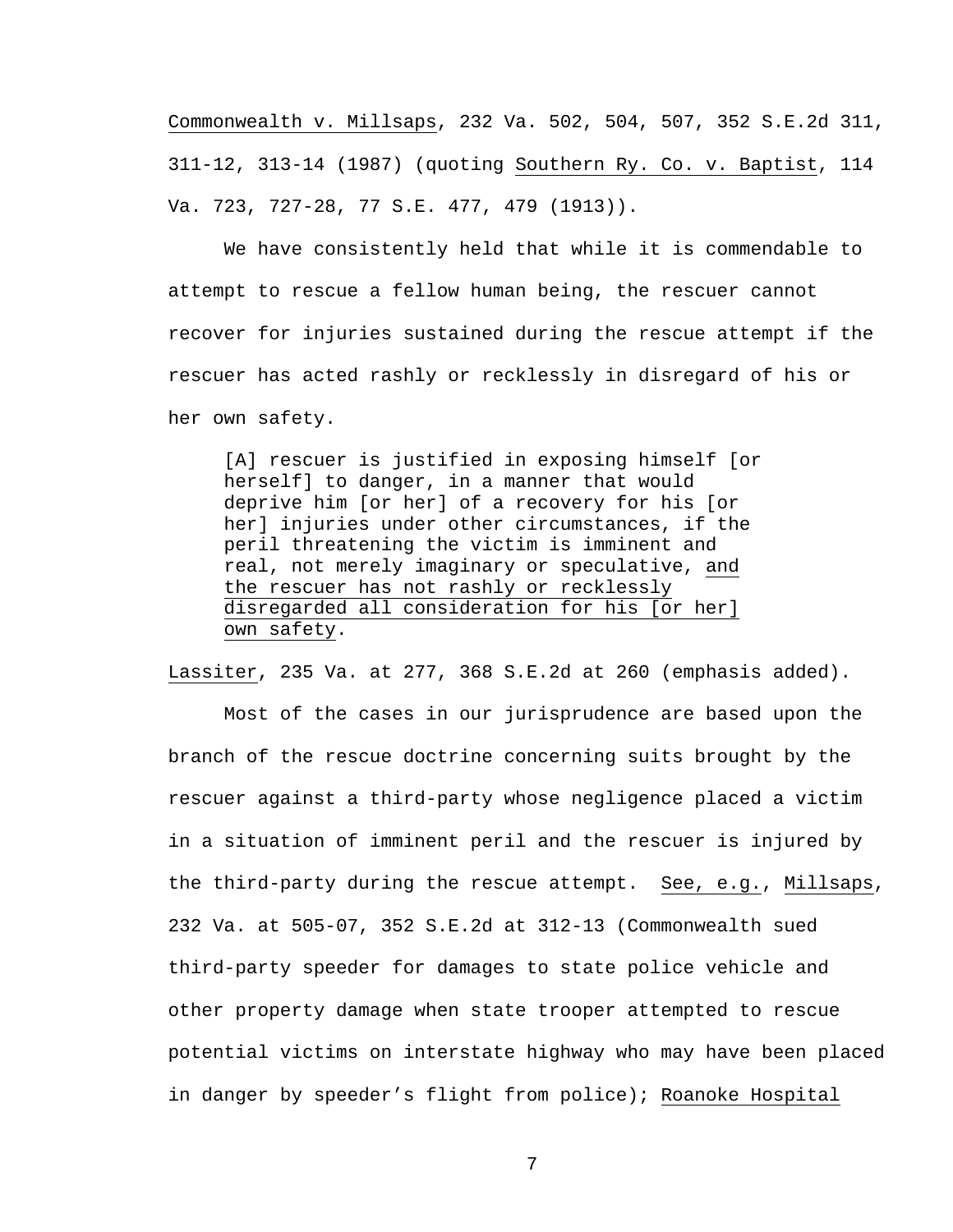Ass'n v. Hayes, 204 Va. 703, 704, 133 S.E.2d 559, 560 (1963) (private nurse sued third-party hospital for injuries she sustained in rescuing her patient from imminent danger caused by hospital's alleged negligence); Andrews v. Appalachian Electric Power Co., 192 Va. 150, 152-54, 63 S.E.2d 750, 752-53 (1951) (suit by administrator against third-party power company on behalf of rescuer killed in effort to remove broken electric overhead wire from body of helpless victim injured through power company's alleged negligence); Southern Ry. Co. v. Baptist, 114 Va. 723, 724-27, 77 S.E. 477, 478-79 (1913) (bystander sued third-party railroad company for injuries he sustained in attempt to protect victim on an unmanageable horse from being injured by railroad's allegedly negligent operation of its train); Wright v. Atlantic Coast Line R.R. Co., 110 Va. 670, 671-73, 66 S.E. 848, 848-49 (1910) (daughter sued third-party railroad company for injuries she sustained during attempt to rescue her mother who was in peril due to railroad's allegedly negligent operation of its train).

In Lassiter v. Warinner, 235 Va. 274, 368 S.E.2d 258 (1988), we discussed the application of the rescue doctrine in a situation in which the victim may be liable to the rescuer when the victim's own negligence results in injury to the rescuer. Id. at 276-78, 368 S.E.2d at 259-60. We stated that the rescue doctrine is viewed as a limitation on the defense of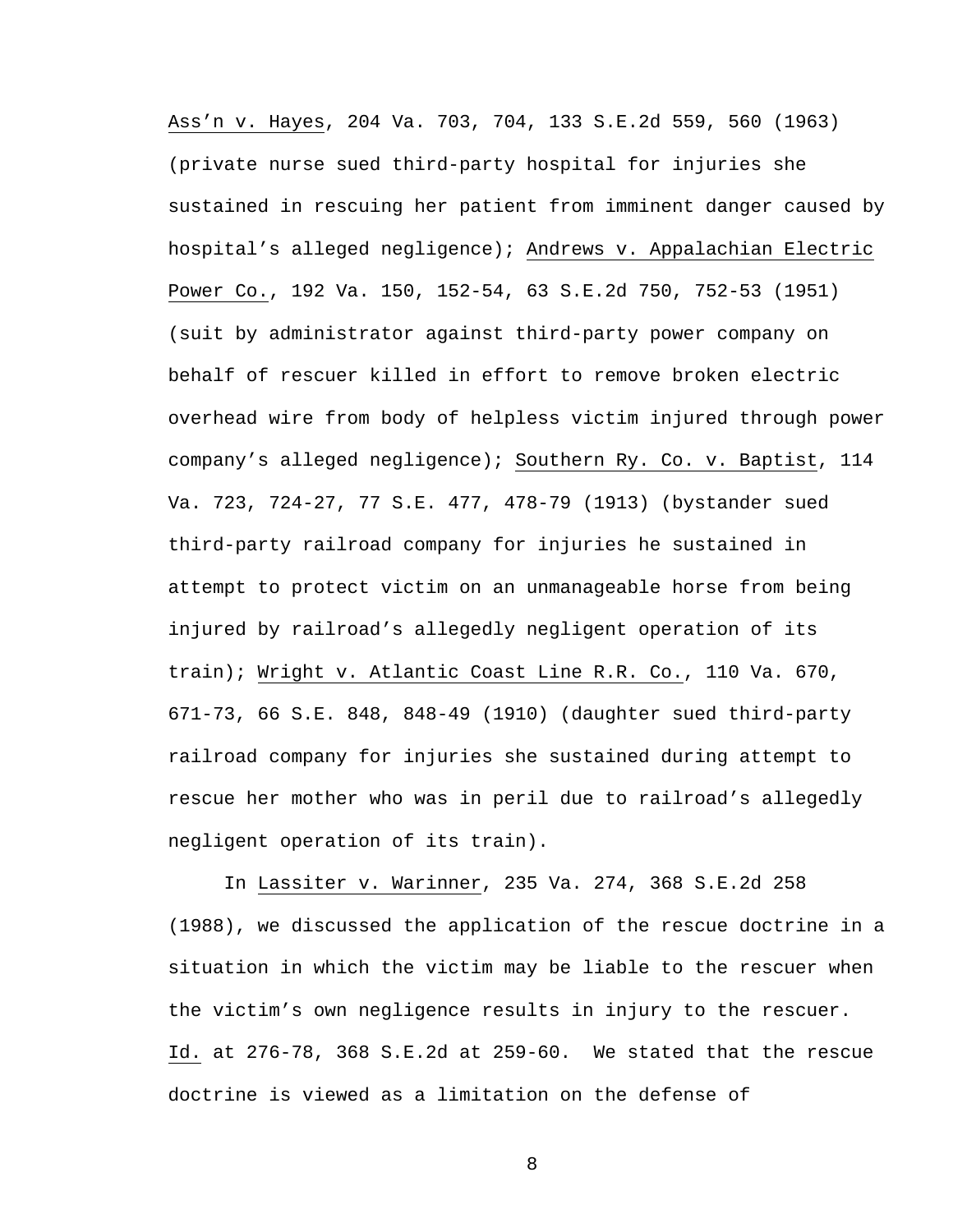contributory negligence. Id. This limitation is based upon the idea that it is commendable to save another from injury or death, and the law will not preclude the rescuer from recovery for his or her own injury even though the rescuer voluntarily exposed himself or herself to danger. Id. While we stated with approval the principle that the victim may be liable to the rescuer, in Lassiter the victim was not negligent in creating the peril that invited the rescue and resulted in injury to the rescuer. Rather, the victim's negligence occurred during the rescue attempt and injured the rescuer. Id. at 280, 368 S.E.2d at 261-62.

However, in this case, Kimble alleged that Carey's negligence in creating his own peril was a proximate cause of Kimble's injuries inflicted by a third-party during her attempt to rescue Carey. Based upon the facts of this case, we apply the branch of the rescue doctrine in which the victim may be liable to the rescuer based on the negligent acts of the victim which placed him or her in peril if those negligent acts also proximately caused the rescuer's injuries during the attempted rescue.<sup>[6](#page-8-0)</sup>

<span id="page-8-0"></span><sup>6</sup>  $6$  We have not previously considered a case brought under this branch of the rescue doctrine. According to the trial court, the parties in this case "seem to agree" that Carey was negligent. While Carey argues that Kimble's crossing the highway was an intervening cause of her injuries, Carey has raised no issue on appeal regarding whether his negligence was a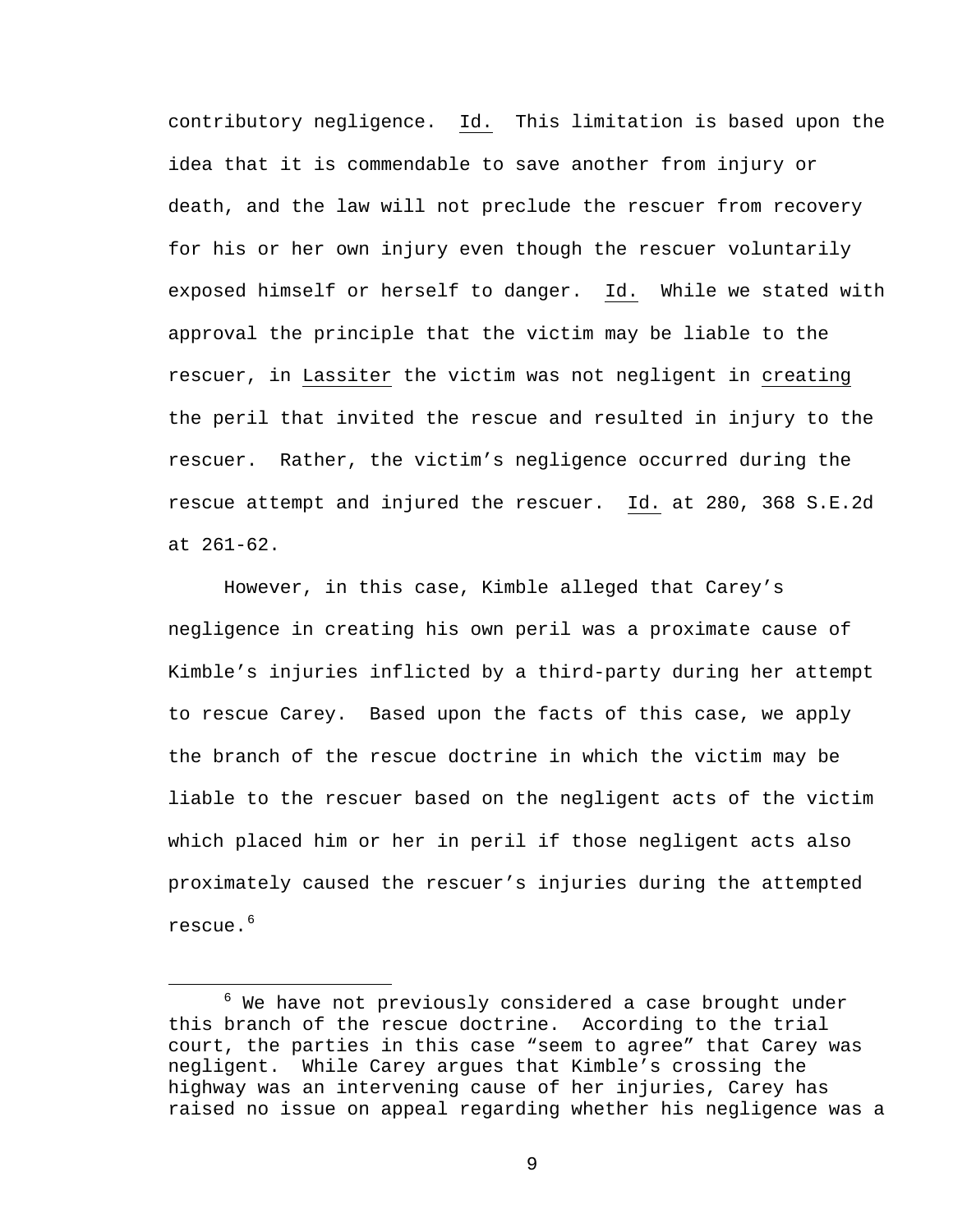2. Allegations and evidence of Carey's intoxication

 Kimble argues that the circuit court abused its discretion by denying her motion to amend her complaint to include a count alleging willful or wanton conduct by Carey and seeking punitive damages, as the court must liberally grant leave to amend in furtherance of the ends of justice. Kole v. City of Chesapeake, 247 Va. 51, 57, 439 S.E.2d 405, 409 (1994); Rule 1:8. Kimble asserts that she filed the motion for leave to amend after learning about Carey's intoxication at the time of his collision with the construction truck, that she had not previously amended her complaint, and that Carey did not file any written opposition to her motion.

Kimble further argues that the circuit court abused its discretion by excluding evidence of Carey's intoxication at trial, because evidence of how Carey created the peril inviting the rescue was material and relevant. Kimble asserts that in rescue doctrine analysis, the victim's own negligence may be a limitation on any contributory negligence defense, and therefore, the more egregious the victim's conduct in creating the peril, the greater the legal protection that is afforded the rescuer.

 $\overline{a}$ 

proximate cause of Kimble's injuries. Accordingly, Carey's negligence as a proximate cause of Kimble's injuries has become the law of the case.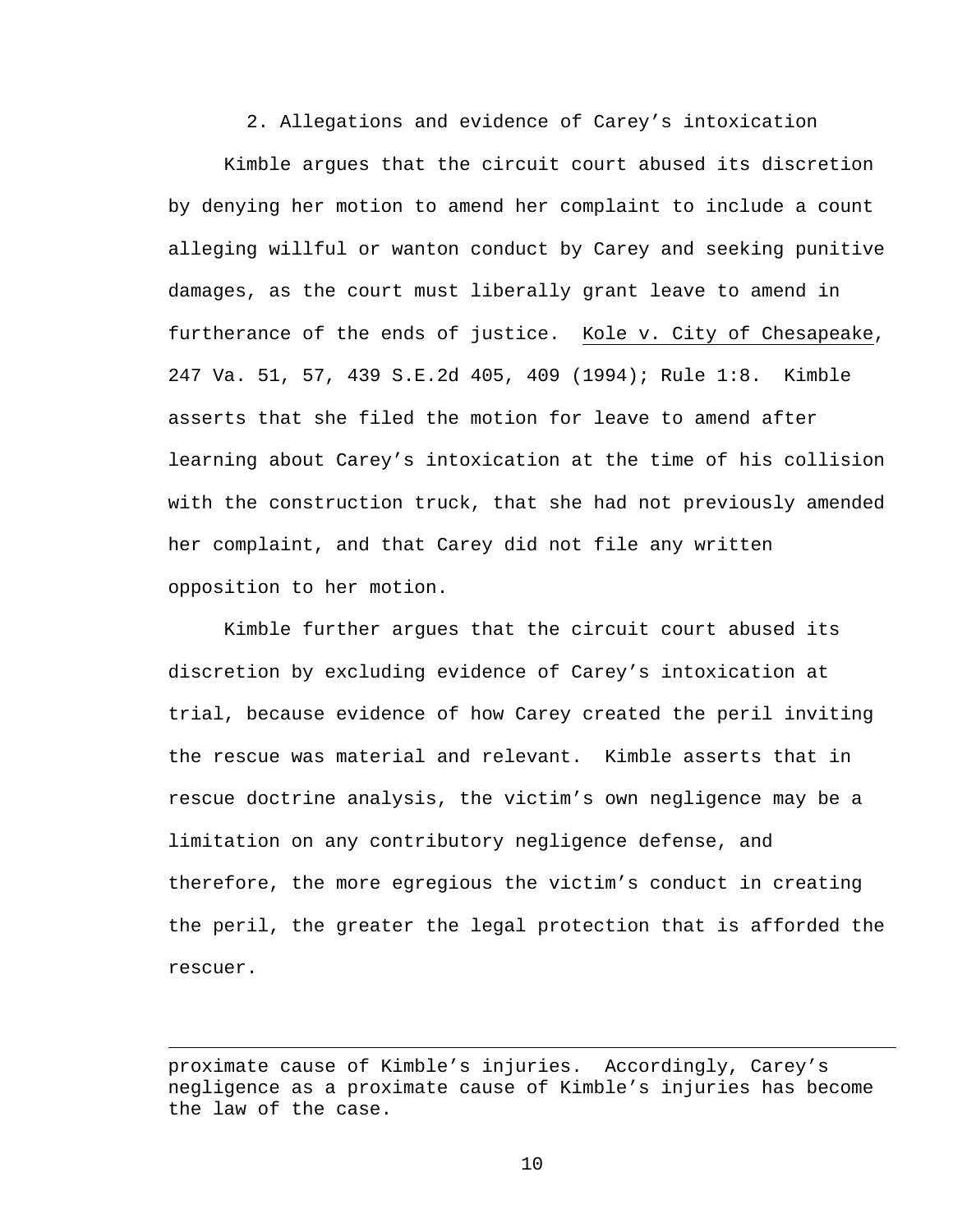Kimble maintains that willful or wanton conduct by the victim is a complete bar to the contributory negligence defense, and a per se finding of willful or wanton conduct is mandated by Carey's violation of Code § 8.01-44.5.<sup>[7](#page-10-0)</sup> Therefore, Kimble argues that Carey's actions in driving while under the influence of alcohol bear directly on the issue whether he would be entitled to a contributory negligence instruction at trial.

Kimble has not provided any authority for her argument that the rescuer's conduct is measured against the level of negligence attributed to the victim. We are aware of no authority supporting the proposition that the court should determine the victim's degree of negligence in order to formulate its jury instructions on the issue of contributory negligence in a rescue doctrine case. Kimble points us to no authority to support her position that a standard other than rash or reckless disregard for personal safety may be applied to the rescuer's conduct if the victim's conduct was willful or wanton, nor have we found any such authority. Within the realm of negligence cases, application of the rash or reckless disregard standard to the conduct of the plaintiff appears to be unique to rescue doctrine cases. Application of this standard serves the meaningful purpose of rewarding a humanitarian effort

<span id="page-10-0"></span><sup>7</sup>  $7$  Pursuant to Code § 8.01-44.5, Carey's conduct would be considered willful or wanton due to the fact that his blood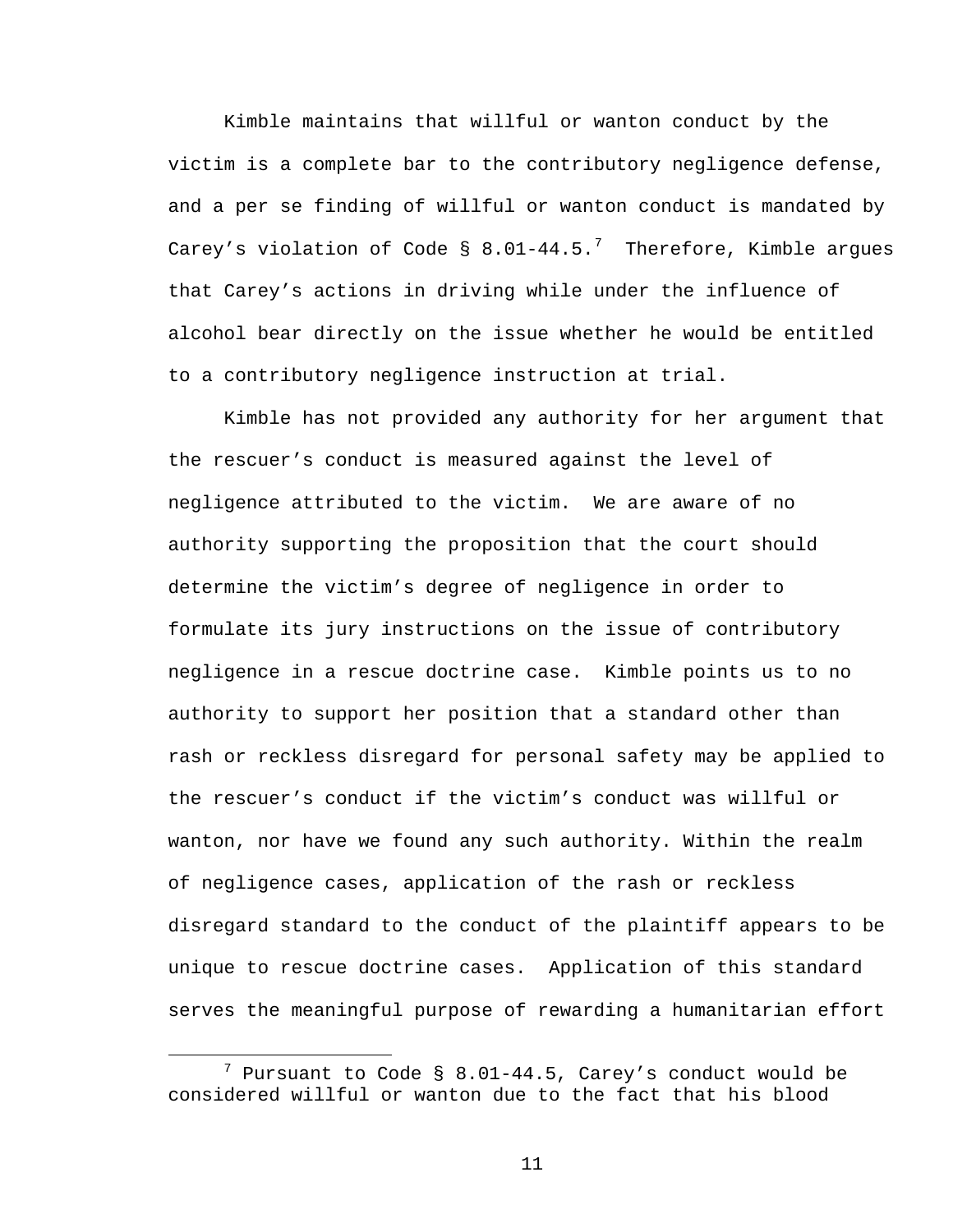to preserve the life of another if carried out in a manner that is not rash or reckless, and therefore not inconsistent with the protection of one's own safety.

It is precisely because the rash or reckless disregard standard is used in rescue doctrine cases that courts need not weigh with technical precision the rules of contributory negligence or assumption of risk. Millsaps, 232 Va. at 507, 352 S.E.2d at 313-14. Pursuant to the rescue doctrine, the laudable purpose of the rescuer's humanitarian effort precludes the application of any lack of due care by the rescuer to bar his or her recovery unless the rescuer acted in a manner that was rash or reckless.

Courts are also not required to consider the degree of negligence on the part of the victim in circumstances such as those presented in this case. It makes no difference to rescue doctrine analysis whether the victim was guilty of simple negligence, gross negligence, or willful or wanton conduct in creating his or her peril, because the rescuer's right to recover for injuries sustained during the rescue attempt rises or falls with the determination whether the rescuer acted rashly or recklessly. If the rescuer acted rashly or recklessly, he or she is barred from recovery. However, if the rescuer did not act rashly or recklessly, and the victim was negligent in

alcohol concentration was 0.15 percent by weight by volume.

 $\overline{a}$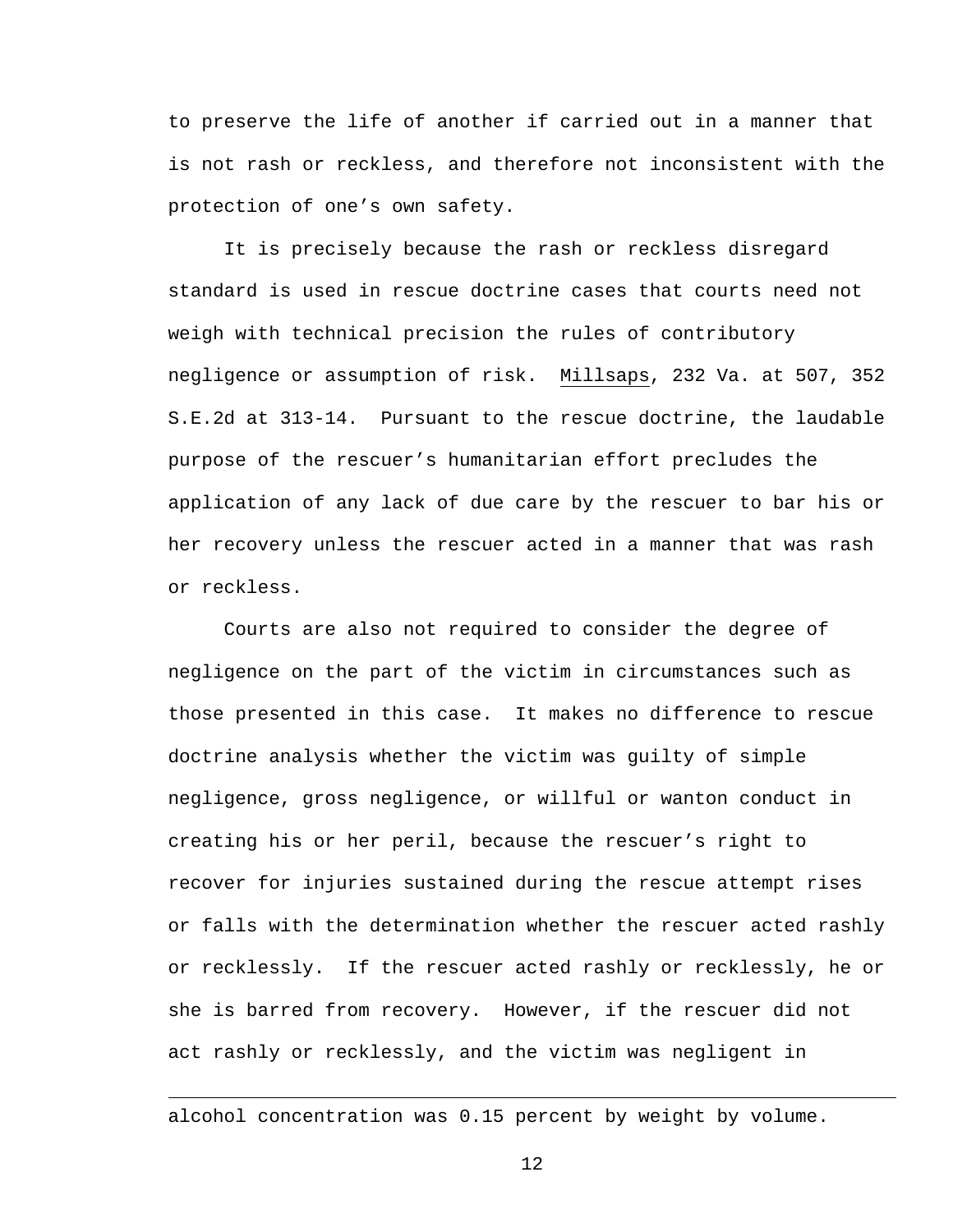placing himself or herself in "apparent immediate peril of death or serious bodily harm," the rescuer may recover. Id. at 507, 352 S.E.2d at 313.

With these principles in mind, we review the circuit court's denial of Kimble's motion to amend her complaint to allege willful or wanton conduct and seek punitive damages for an abuse of discretion. The decision whether to grant leave to amend a complaint rests within the sound discretion of the trial court. Ogunde v. Prison Health Servs., Inc., 274 Va. 55, 67, 645 S.E.2d 520, 527 (2007). We hold that the circuit court did not abuse its discretion by denying Kimble's motion to amend her complaint, because, as the court concluded, the allegation of willful or wanton conduct by Carey was irrelevant and immaterial under the rescue doctrine. The degree of negligence attributable to Carey had no legal effect on the rash or reckless disregard standard of care applicable to Kimble in determining whether she was sufficiently at fault in her rescue attempt to bar her recovery through contributory negligence.

We also review a trial court's decision to exclude evidence for an abuse of discretion, and we will not disturb a trial court's evidentiary ruling absent an abuse of discretion. Norfolk and Portsmouth Belt Line R.R. Co. v. Wilson, 276 Va. 739, 743, 667 S.E.2d 735, 737 (2008); Riverside Hospital v. Johnson, 272 Va. 518, 529, 636 S.E.2d 416, 421 (2006). We hold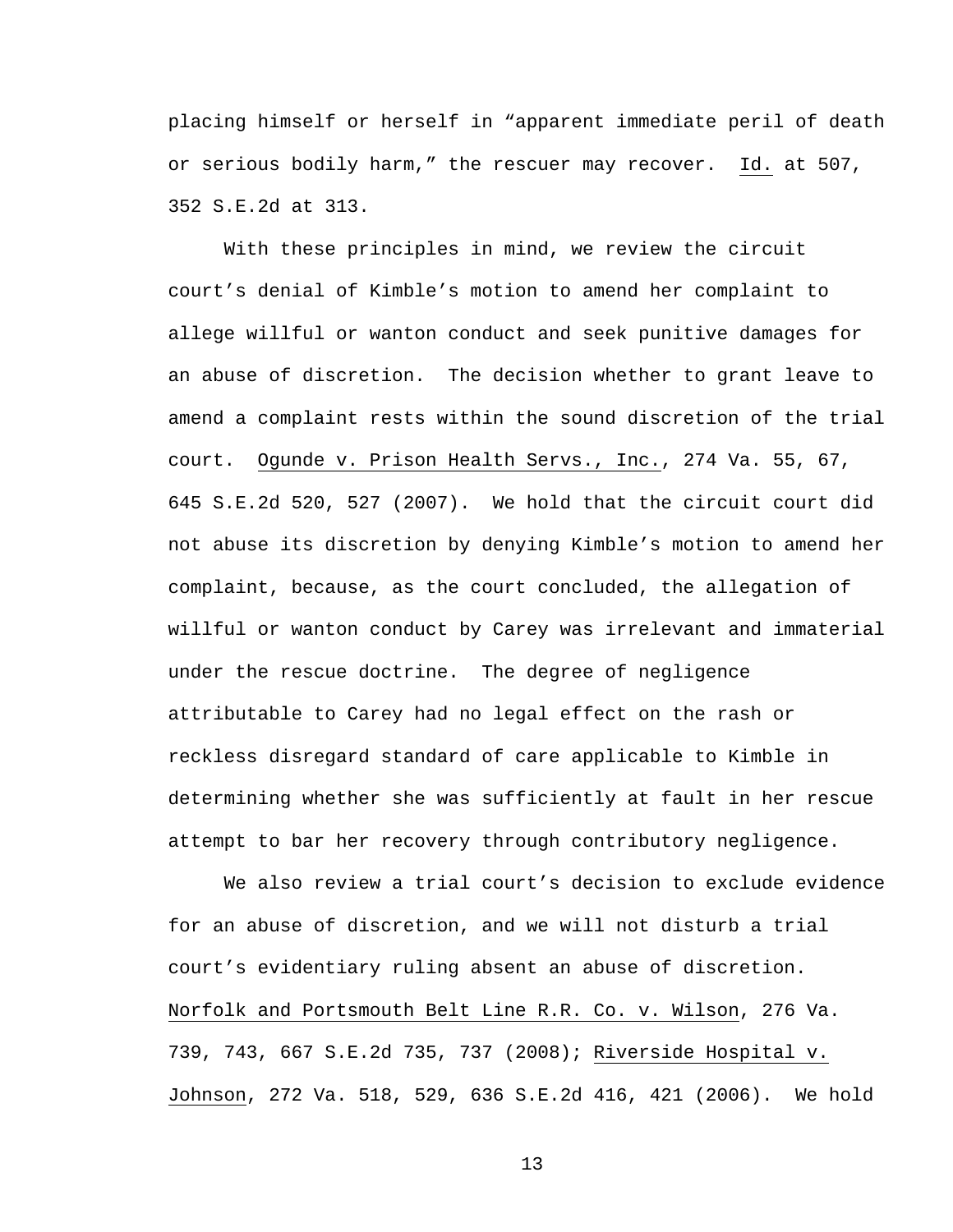that the circuit court did not abuse its discretion in excluding evidence of Carey's intoxication, because it was immaterial and irrelevant under the rescue doctrine whether Carey's conduct that put him in peril was willful or wanton. Therefore, the only purpose in permitting Kimble to introduce evidence of Carey's intoxication would be to inflame the jury, and it was not an abuse of discretion for the circuit court to prohibit the introduction of that evidence.

# 3. Motion to strike

Kimble also assigns error to the circuit court's grant of Carey's motion to strike. Kimble argues that the question of whether her actions reached the level of rash and reckless disregard for personal safety was for the jury to decide, and that the circuit court, by granting Carey's motion to strike, improperly concluded that Kimble was contributorily negligent as a matter of law.

Carey argues that the circuit court did not err by granting his motion to strike as reasonable minds could not differ that Kimble was contributorily negligent under the rescue doctrine. Carey asserts that Kimble acted rashly and recklessly when she positioned herself in the middle of a dark, high-speed highway without being sure whether anyone actually needed help, and that reasonable minds could not differ in reaching that conclusion.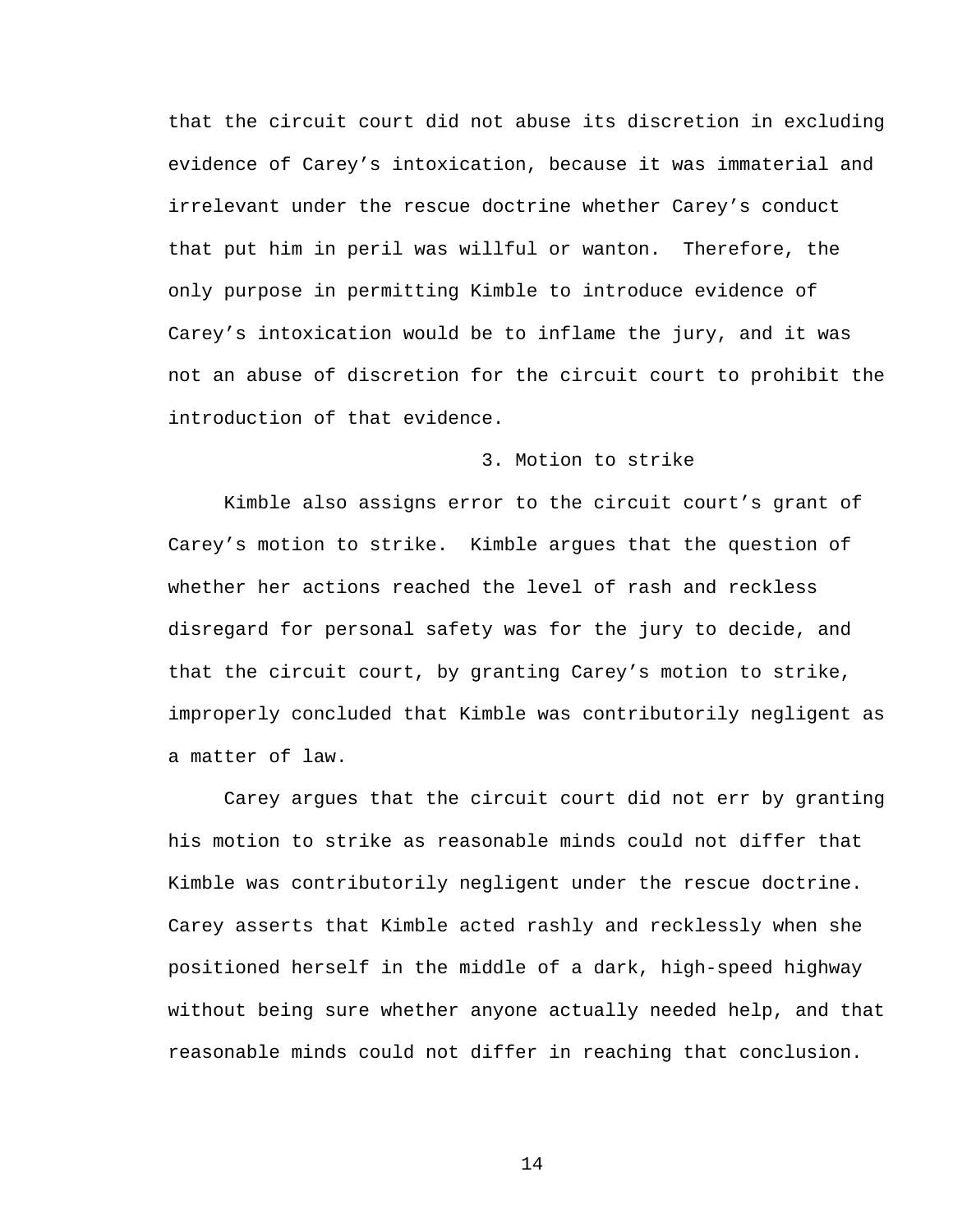We agree with Kimble that the question whether she was contributorily negligent and, if so, whether her negligence rose to the level of rash or reckless disregard for her own safety was for the jury to decide. Generally, the issue of contributory negligence is for a jury's resolution and only becomes a question of law for the court's determination when reasonable minds could not differ. Rascher, 279 Va. at 375, 689 S.E.2d at 664; Griffin v. Shively, 227 Va. 317, 320, 315 S.E.2d 210, 212 (1984).

We expressed this rule's applicability to the rescue doctrine context in Andrews, stating that "[a]s a general rule whether a person is guilty of contributory negligence in rushing into a place of danger to save another from imminent death or injury is a question for the jury." 192 Va. at 161, 63 S.E.2d at 757. In Andrews, the sole assignment of error on appeal to this Court was "that the issues of the negligence of the defendant and the contributory negligence of the [rescuer] should have been submitted to the jury." Id. at 153, 63 S.E.2d at 752. Since the trial court had not considered whether the rescuer was guilty of contributory negligence as a matter of law, this Court remanded that issue and set forth the applicable rescue doctrine principles as guidance to the trial court. We stated, in part, that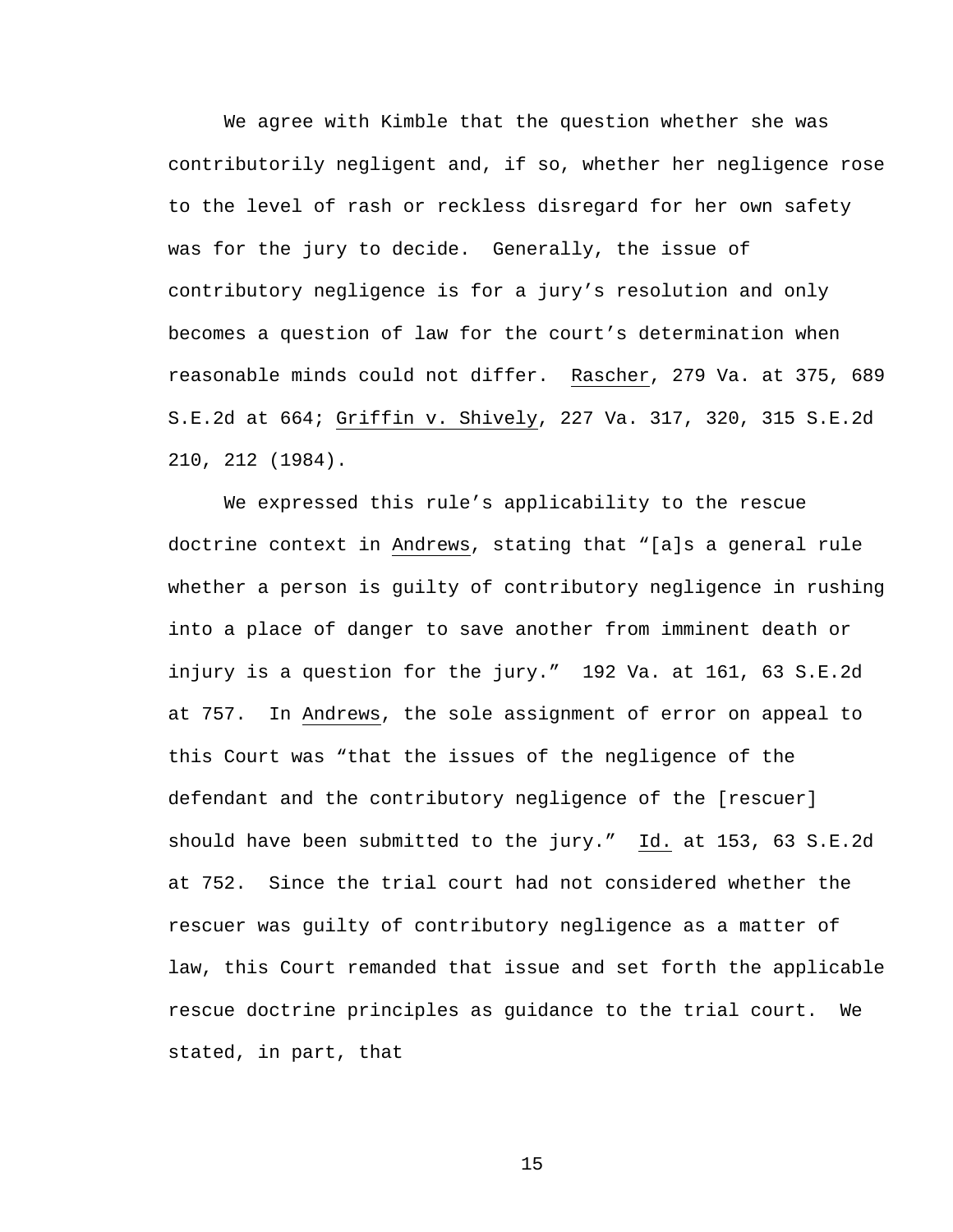[t]he rule is well settled that one who sees a person in imminent and serious peril caused by the negligence of another cannot be charged with contributory negligence, as a matter of law, in risking his own life or serious injury in attempting to effect a rescue, provided the attempt is not recklessly or rashly made. . . . Generally[,] even to save human life, one cannot rashly or recklessly disregard all consideration for his [or her] own personal safety without being charged with contributory negligence.

Id. at 160-61, 63 S.E.2d at 757 (quoting 38 Am. Jur., Negligence § 228, at 912-13) (emphasis added).

Applying these principles and considering the record, we conclude that the issue whether Kimble's conduct in attempting to rescue Carey rose to the level of being rash or reckless, thereby barring recovery under the rescue doctrine, should have been submitted to the jury. We hold that under the facts of this case, reasonable minds could differ on the issue of weighing Kimble's conduct.

### CONCLUSION

 The circuit court did not abuse its discretion by denying Kimble's motion to amend her complaint and by excluding evidence of Carey's intoxication, because the issue whether Carey's conduct was willful or wanton was immaterial and irrelevant to the rescue doctrine analysis. However, the circuit court erred by determining that Kimble was contributorily negligent as a matter of law, as the issue whether her conduct was in rash or reckless disregard for her own safety should have been submitted